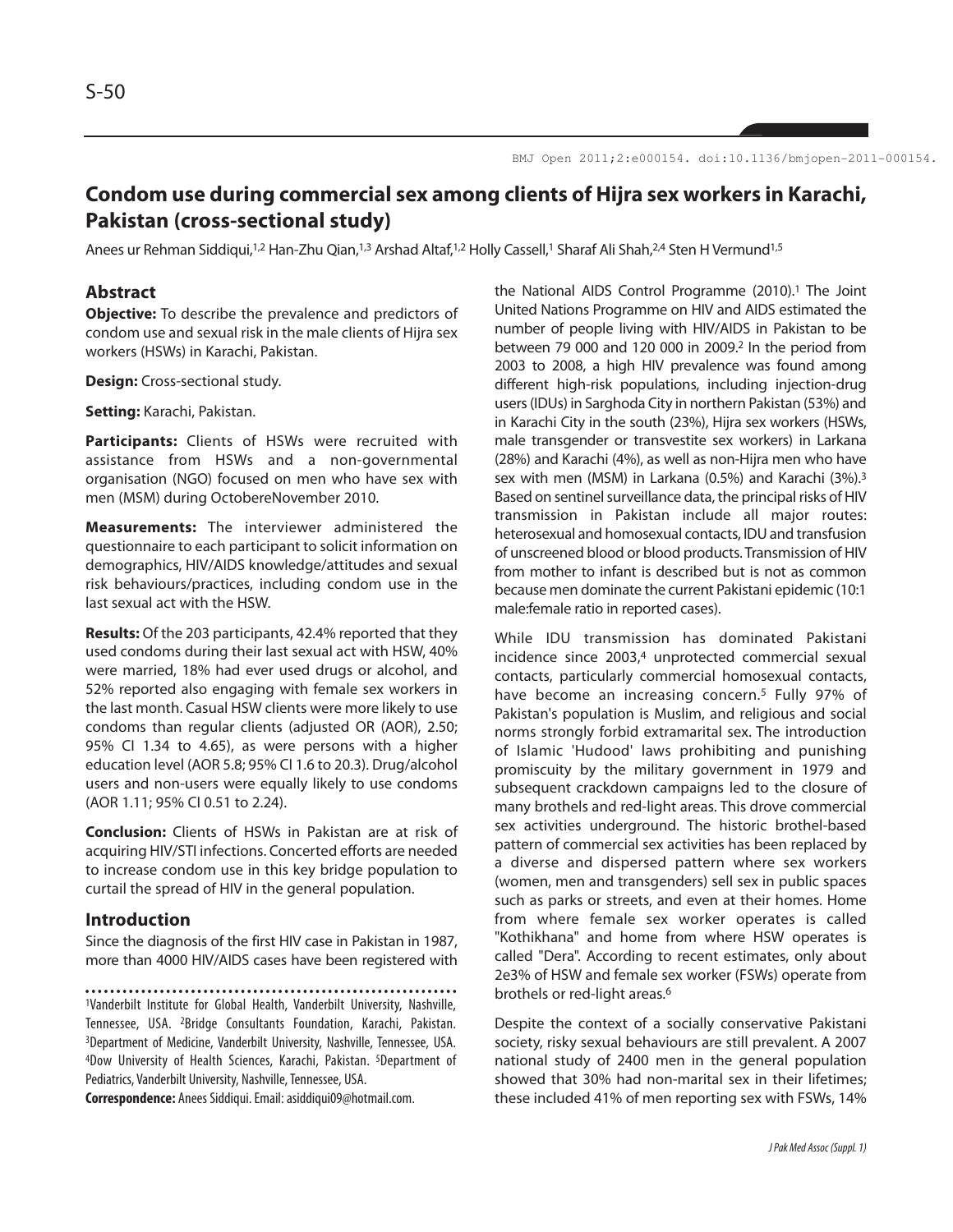with MSWs including HSWs and 65% with girlfriends (>100% due to multiple answers).<sup>7</sup> A study among 690 migrant workers found that 13% reported non-marital sex in the past 12 months; 62% of these were sex with FSWs.<sup>8</sup> Such estimates from interview-based surveys are likely underestimating true behavioural risk rates owing to social response bias, that is, 'telling the interviewer what he wants to hear.'

Unprotected anal sex is estimated to pose a higher risk per coital act of transmitting HIV than vaginal sex.9,10 Studies from Thailand and elsewhere suggest that clients of sexual workers may serve as a bridge for transmitting HIV from high-risk populations to the general population.11,12 Many male clients of HSWs in Pakistan are married or have girlfriends, and they may also have FSW contacts. Although there are a few studies of HIV prevalence and risk behaviours among FSW and male sex workers in Pakistan, 3,5,13-15 there is no published research among clients of sex workers; and in South Asia as a whole, we have been unable to find a single peerreviewed publication of research among HSW clients. We evaluated the prevalence and predictors of condom use and sexualrisk behaviours linked to sexually transmitted infection (STI) risk in clients of HSWs (ie, commercial sex contacts) in Karachi, Pakistan.

## **Methods**

## **Study design and participant recruitment:**

We conducted the study in OctobereNovember 2010 in

Karachi, Pakistan's largest city, port and commercial hub. The study was given ethical approval by the Institutional Review Board of Vanderbilt University, USA and Bridge Consultants Foundation, Pakistan. HSW clients were recruited with the assistance of a local non-governmental organisation (NGO) in Karachi that provides counselling and disease-prevention services for MSM and Hijra populations. We organised two workshops in order to prepare for the study. In the first recruitment workshop, the study was explained to >100 HSWs attendees; we invited 50 willing HSWs to recruit their clients for participation in the study. In the second training workshop, the 50 volunteer HSWs, street outreach workers from the MSM-friendly NGO and the local research team received training on the study protocol, ethical issues and consent procedures, participant recruitment, communication skills and questionnaire administration, followed by mock interviews with 'clients.'

The 50 volunteer HSWs helped us recruit their clients by discussing the study, and contacting the study outreach workers at the partner NGO for interested clients by sending a text message or by making a phone call. Study outreach workers then approached the willing clients at the sex venues or other venues of convenience and transported them to the NGO office, where oral consent for participation and questionnaire interviews were completed. The whole process of transporting and interviewing took an average of 90 min. Each participant who completed the interview received a compensation of



**Figure: Participant recruitment.**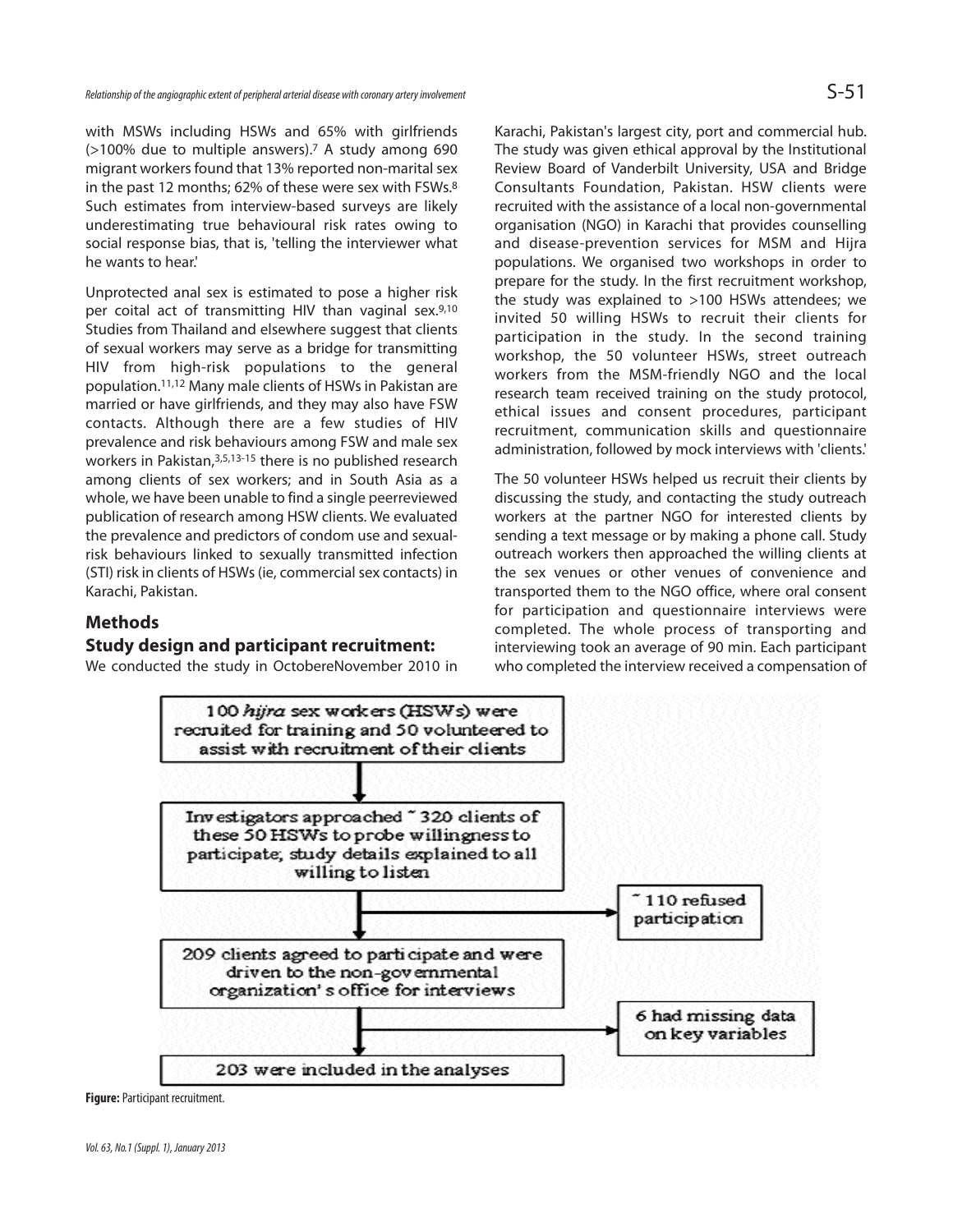500 Pakistan Rupees (US\$5.90) for their time. The 50 HSWs who assisted with participant recruitment received reimbursement for their phone calls plus 1000 Pakistan Rupees (US\$11.80, one time only) for compensation for their time (Figure).

## **Measurements:**

The questionnaire included enquiries on the following themes: (1) socio-demographics; (2) HIV/AIDS knowledge and sexual-risk behaviours; and (3) condom use in the last commercial sex act with a HSW. We did not assess HIV or STI infection among study participants in this study, owing to our desire to have maximum participation for the interviews. We are preparing a follow-up study to extend our work, including the provision of STI screening.

### **Case Definitions Client of HSW:**

A client of HSW was defined as any male 18 years old and above and who had paid sex with the HSW in last 6 months.

## **Regular Client:**

A regular client was defined as any client of HSW who had paid sex at least three times with the same HSW in last 30 days.

## **Casual Client:**

A casual client was defined as any client of HSW who had paid sex less than three times with the same HSW in last 30 days.

## **Statistical Analysis:**

Questionnaire data were double-entered and compared using EpiInfo V.3.5.1. After data cleaning, the database was imported into STATA using Stat/Transfer and analysed using Stata/IC V.11.1.

We tested two hypotheses: (1) condom use is more common in sex with casual HSW clients than with regular HSW clients; and (2) illicit drug/alcohol-using clients are less likely to use condoms compared with nondrug/ alcohol-using clients. The primary outcome was condom use in the last commercial sexual encounter with the HSW. The primary predictor variable for hypothesis 1 was the nature of clients (regular versus casual clients), and the primary predictor variable for hypothesis 2 was use of illicit drugs or alcohol during sex. The potential confounding factors included sociodemographic and HIVrelated knowledge and behavioural factors. Frequency was calculated for categorical variables, and the mean and IQR were calculated for continuous variables. A c2 test and Wilcoxon rank-sum test were performed to compare condom use between regular versus casual clients in bivariable analyses, and multivariable logistic regression analyses were then performed to adjust for any potential confounding factors. For logistic models, we included variables relevant to our original hypotheses as well as independent variables whose associations with condom use during the last HSW sex were p<0.05 in bivariable comparisons.

## **Results**

We estimate that 60% of approached HSW clients agreed to participate, but we do not have precise confirmation, as

Table-1: Socio-demographics and HIV-related knowledge and behaviours of 203 clients of Hijra sex workers in Karachi, Pakistan.

| <b>Variable</b>                                | <b>Median (IQR)</b> |
|------------------------------------------------|---------------------|
|                                                |                     |
| Age, years                                     | 29 (24e35)          |
| HIV/AIDS knowledge score                       | 9(8e11)             |
|                                                | Frequency (%)       |
| <b>Formal education</b>                        |                     |
| None                                           | 30(14.8)            |
| Grades 1e8                                     | 129 (63.5)          |
| Grades 9 or above                              | 44 (21.7)           |
| <b>Marital status</b>                          |                     |
| Never married                                  | 122(60.1)           |
| Ever married                                   | 81 (39.9)           |
| Local resident of Karachi                      |                     |
| Yes                                            | 54 (26.6)           |
| No                                             | 149 (73.4)          |
| Who made the last sex deal                     |                     |
| Self                                           | 161 (79.3)          |
| Others                                         | 42 (20.7)           |
| Condom used in last sex                        |                     |
| Yes                                            | 86 (42.4)           |
| No                                             | 117 (57.6)          |
| Type of lubricant used                         |                     |
| Saliva                                         | 129 (63.5)          |
| Water-based lube                               | 17(8.4)             |
| 0il                                            | 40 (19.7)           |
| No lubricant use                               | 17(8.4)             |
| Drugs/alcohol used in last sex                 |                     |
| Yes                                            | 38 (18.7)           |
| No                                             | 165 (81.3)          |
| Venue of last sex                              |                     |
| Hijra sex worker home                          | 107 (52.7)          |
| <b>Other</b>                                   | 96 (47.3)           |
| Had sex with female sex worker in past 30 days |                     |
| Yes                                            | 114 (56.1)          |
| No                                             | 89 (43.9)           |
| Type of hijra sex worker                       |                     |
| Regular                                        | 84 (41.4)           |
| Casual                                         | 119 (58.6)          |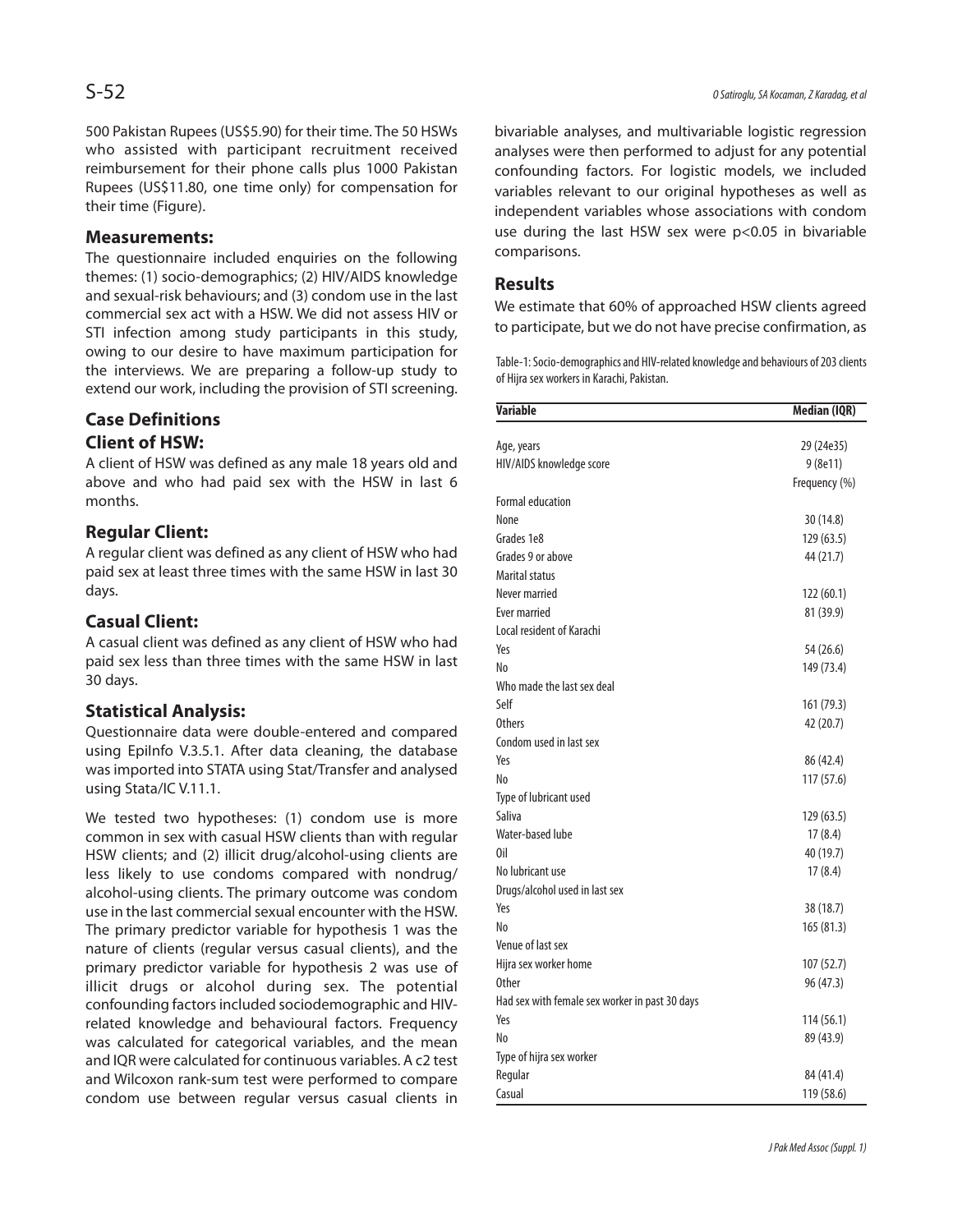| Variable                         | No of<br>participants | <b>Condom use</b><br>(n, %) |                       | <b>Adjusted OR</b> |                       |         |
|----------------------------------|-----------------------|-----------------------------|-----------------------|--------------------|-----------------------|---------|
|                                  |                       |                             | OR (95% CI)           | p Value            | $(95%$ CI)            | p Value |
| Age (every 10                    | 203                   | 117(57.6)                   | 0.63 (0.43 to 0.92)   | 0.02               | 0.75 (0.46 to 1.23)   | 0.3     |
| years increase)                  |                       |                             |                       |                    |                       |         |
| Education                        |                       |                             |                       |                    |                       |         |
| None                             | 30                    | 26(86.7)                    | 1.0                   | 0.001              | $\mathbf{0}$          | 0.02    |
| Grades 1e8                       | 129                   | 71(55.1)                    | 5.3 (1.75 to 16.1)    |                    | 4.3 (1.27 to 12.8)    |         |
| Grades 9e16                      | 44                    | 20(45.5)                    | 7.8 (2.32 to 26.1)    |                    | 5.8 (1.60 to 20.3)    |         |
| Marital status                   |                       |                             |                       |                    |                       |         |
| Never married                    | 122                   | 64 (52.5)                   | 1.0                   | 0.02               | 0                     | 0.3     |
| Ever married                     | 81                    | 53 (65.4)                   | $0.49$ (0.28 to 0.87) |                    | $0.68$ (0.32 to 1.43) |         |
| HIV/AIDS knowledge score         | 203                   | 117 (57.6)                  | 1.14 (1.02 to 2.19)   | 0.04               | 1.34 (0.88 to 2.00)   | 0.2     |
| (every three-point increase)     |                       |                             |                       |                    |                       |         |
| Use of alcohol/drugs in last sex |                       |                             |                       |                    |                       |         |
| No                               | 165                   | 96(58.2)                    | 1.0                   | 0.7                | 0                     | 0.8     |
| Yes                              | 38                    | 21(55.3)                    | 1.13 (0.55 to 2.29)   |                    | 1.11 (0.51 to 2.24)   |         |
| Type of hijra sex worker clients |                       |                             |                       |                    |                       |         |
| Regular                          | 89                    | 63 (70.8)                   | 1.0                   | 0.001              | $\mathbf{0}$          | < 0.01  |
| Casual                           | 114                   | 54 (47.4)                   | 2.69 (1.49 to 4.83)   |                    | 2.50 (1.34 to 4.65)   |         |

Table-2: Predictors for condom use during the last commercial sexual encounter among clients of Hijra sex workers in Karachi, Pakistan.

this is from HSW reports. Of the 50 HSWs who helped with recruitment, 41 (82%) actually referred willing clients to the study.

### **Socio-demographics of Study Participants:**

A total of 209 HSW clients completed the survey. Six had missing data on key variables, and 203 participants were included in the final analyses. The median age was 29 years (IQR: 24e35); 15% were illiterate, 63% had some primary- or middle-school education, and 22% had college or higher-level education. Never-married and migrant status was common; 60% were never married, and 73% were migrants workers from other parts of the Pakistan (out of Karachi). The median HIV/AIDS knowledge score was 9 (IQR: 8e11; range: 0e14); 53% reported sex with FSWs in the last month (Table-1).

### **Commercial Sex with HSWs:**

Forty-four per cent of clients were regular clients of HSW, while 56% were casual clients. Of the 203 study subjects, 79% of participants said they made their last commercial sex transaction with the HSWs directly, while the remainder did so via intermediatesdfor example, pimps, gatekeepers or gurus. The amount paid for the last sex ranged from 50 to 1500 rupees (US \$0.60e17.60). Over half (53%) of these sexual encounters took place at HSW homes. Nearly one in five (19%) clients said they used drugs or alcohol

during the last commercial sex. Of the clients who used lubricants during their last HSW sexual encounter (n¼186), 20.5% used oil, 9.1% used a water-based lubricant, and 69.3% used saliva (Table-1). Forty-two per cent of participants (n¼86) reported using condoms in the last sex act with HSWs (Table-1).

# **Predictors of Condom Use in the Last Commercial Sexual Encounter:**

In bivariate analyses, the relationship of condom use with age, education level, marital status, HIV/AIDS knowledge score and type of client was statistically significant at a significance level of p<0.05, while the relationship with drug/alcohol use was not. All of these factors were included in the final multivariate variables as per prior hypothesis testing. Adjusting for other potential confounders, casual HSW clients were more likely to use condoms than regular clients (AOR 2.50; 95% CI 1.34 to 4.65), while drug/alcohol users were equally likely to use condoms as non-users (AOR 1.11; 95% CI 0.51 to 2.24). Those with a higher education level were more likely to use condoms (AOR 5.8, 95% CI, 1.6 to 20.3) (Table-2).

### **Discussion**

Hijra is a gender concept for biological males in South Asia who regard themselves as female.<sup>16</sup> They often make a living by performing dances at weddings and childbirth ceremonies. HSWs are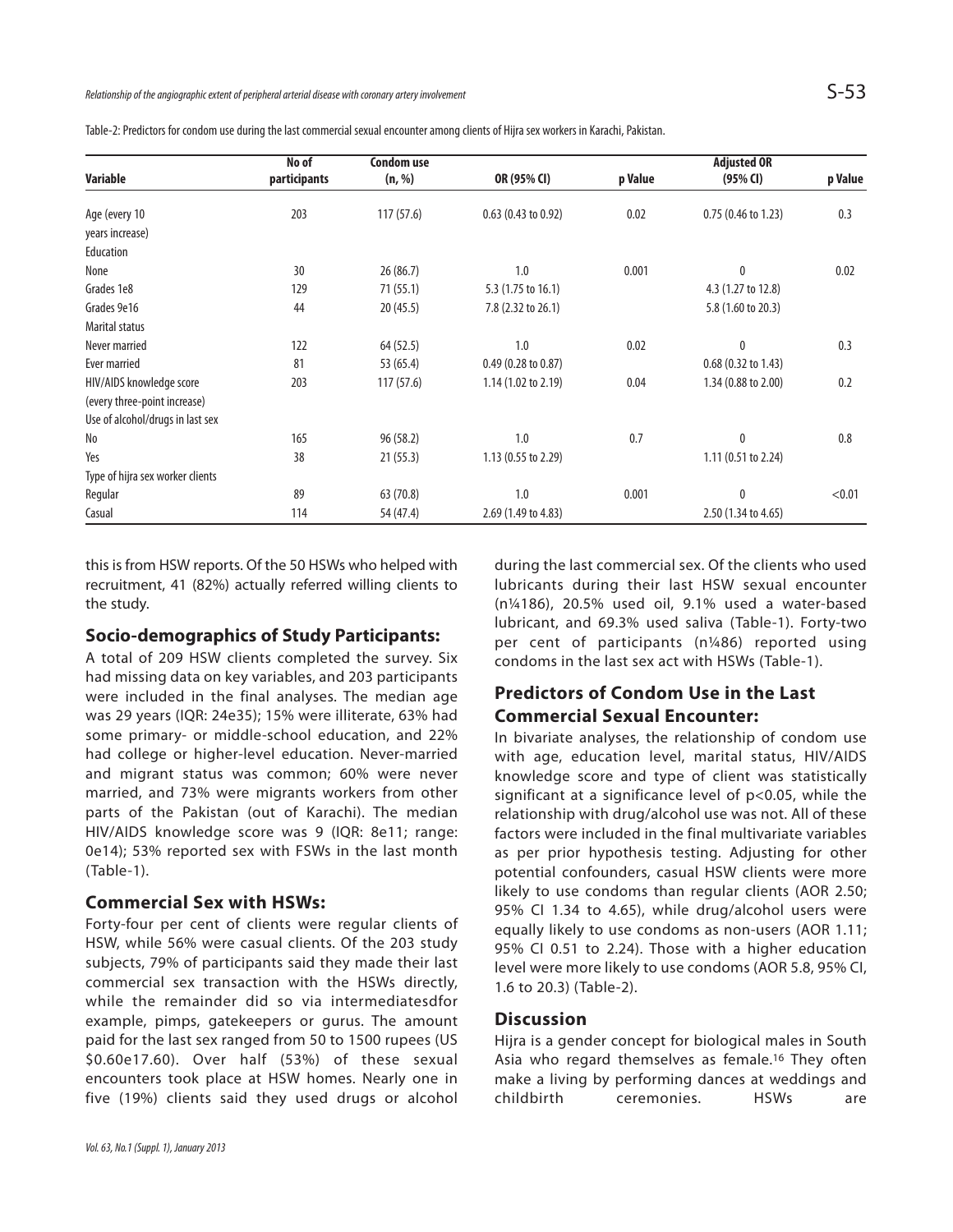transvestites/transsexuals who undertake sexual activity with a man in return for money or other financial benefits. Compared with FSWs in Pakistan, HSWs are more easily approached by their male clients owing to the popularity of social activities among males and greater tolerance towards extramarital sex with males than with females. Therefore, HSWs are quite common in large cities. The national surveillance data suggest there are about 35 000 HSWs across the country and around 10 000 in Karachi City.<sup>17</sup> The number of HSW clients is likely to be many times higher than the number of HSWs, but to our knowledge this has never been estimated.

Our study is the first of its kind to study the male clients of HSWs. We found that casual clients of HSWs were more likely to use condoms but that drug/alcohol use did not predict condom use. Regular clients may feel a level of confidence in the HSW not shared by the casual client. This result is similar to findings in FSW studies around the world.18,19 Familiarity with a sex worker can give a false sense of security, of course, as both HSWs and their clients may have risky sex with other sexual partners.

In addition to low condom use (42% as self-reported), other characteristics of HSW clients also suggest that this population is at high risk of acquiring and transmitting HIV. Over half (52%) of participants reported visiting FSWs in the past month, and 40% were currently married, suggesting their bridge potential into a general population via FSW, spouses, girlfriends and/or children via female partners. There were many misunderstandings regarding HIV/AIDS; the average score of HIV/ AIDS knowledge was nine out of a total 14 points. Intervention programmes are needed urgently to increase knowledge and awareness among HSW clients and HSWs themselves, and to reduce unprotected anal sex.

Our study's strengths include the success we had in recruitment in this first ever study of HSW client knowledge, attitudes, practices and behaviours. An estimated three-fifths of men approached were recruited into the study.

Study limitations included self-reporting of data during the interview; social response-related reporting bias may indicate that our estimates of high-risk behaviours are underestimates, and protective behaviours are overestimates, as with condom use. The study also included an incentive for participants including sex workers and their clients. This could lead to bias and collusion; however, in this sociocultural setting, it is not possible to approach the client directly. Our resources did not permit a more elegant approach, such as audio computer-assisted self-interview (ACASI). We believe that the trust built through HSW-based recruitment and a tolerant NGO interview environment might have reduced the clients' reporting bias, but we do not know this for sure. A second limitation of the study was our inability to assess HIV or other STIs in HSW clients. Our collaborating MSM-friendly NGO felt strongly that this should be a second research step, after we had developed the techniques for reaching and recruiting clients. Further studies on HIV prevalence in both clients and HSWs themselves will help assess the bridging role of HSW clients in HIV transmission to the general population.

Our study suggests that, given the rise in HIV in Pakistan since 2003, HIV is likely to spread further among HSWs, their sexual clients, FSWs and family members. Therefore, there is an urgent need for enhancing prevention-intervention programmes in Pakistan that do not omit HSWs and their clients, even as they seek to engage FSWs, and these interventions should be more focused on behaviour change and condom use. This study has also demonstrated that it is feasible to reach one of the hardest-to-reach study populationsdHSW clientsdby involving an MSMfriendly NGO and the HSWs themselves.

#### **Acknowledgements**

We are grateful to M Blevins for her assistance with the data analysis.

#### **Funding:**

This study was supported, in part, by NIH grant #D43 TW001035 (Fogarty AIDS International Training and Research Program).

#### **Competing Interests:**

None.

#### **Ethics Approval:**

Ethics approval was provided by the Institutional Review Board of Vanderbilt University, USA and Bridge Consultants Foundation, Pakistan.

#### **Contributors:**

AuRS is the principal investigator, had full access to all of the data in the study and takes responsibility for the integrity of the data and the accuracy of the data analysis. H-ZQ helped in the statistical analysis and development of the manuscript. AA helped in the datacollection process in Karachi, Pakistan and in the development of manuscript. HC helped on ethical